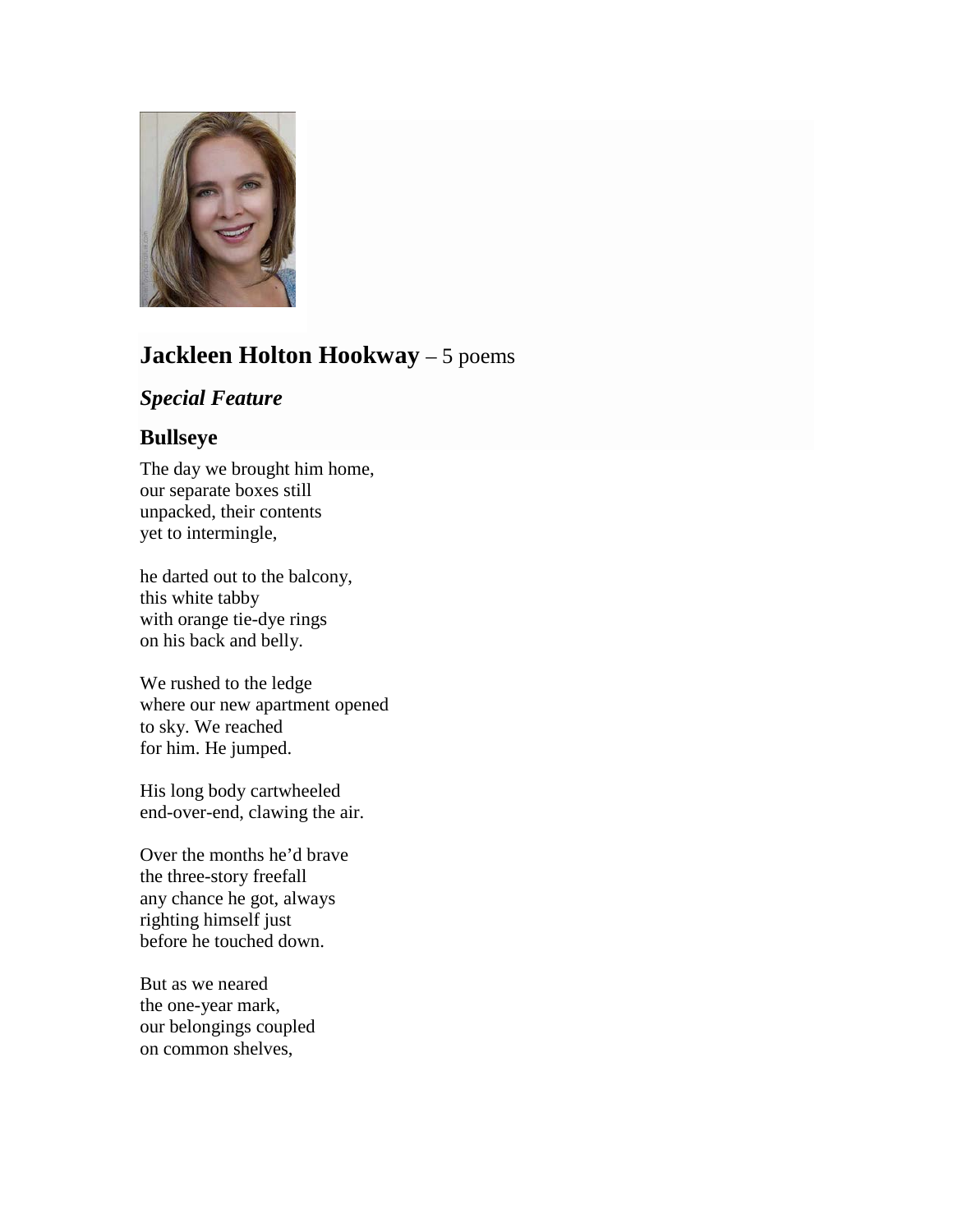he stopped raking his paws against the screen door, meowing to be let out into the heavens.

When the vet said Leukemia, we coughed up the nine hundred dollars for radiation and fifty a week for meds.

After the last round of chemo, we were hopeful. We left the sliding-glass door open.

But that night, he stretched out on the kitchen floor and died.

This month, the lease is up. Our separate boxes again line the walls as we move soundlessly between

the emptying rooms, blinds squinted tightly against the white sky.

### **The Church I Go To**

Most evenings I walk to the rim

of this little canyon where the silhouette

of a black branch against

the striations of sky, bay and ocean serves

as a *drishti* to still my mind between

breaths. A screech. I look up,

glimpse the white underside

of a barn owl in flight.

A few other seekers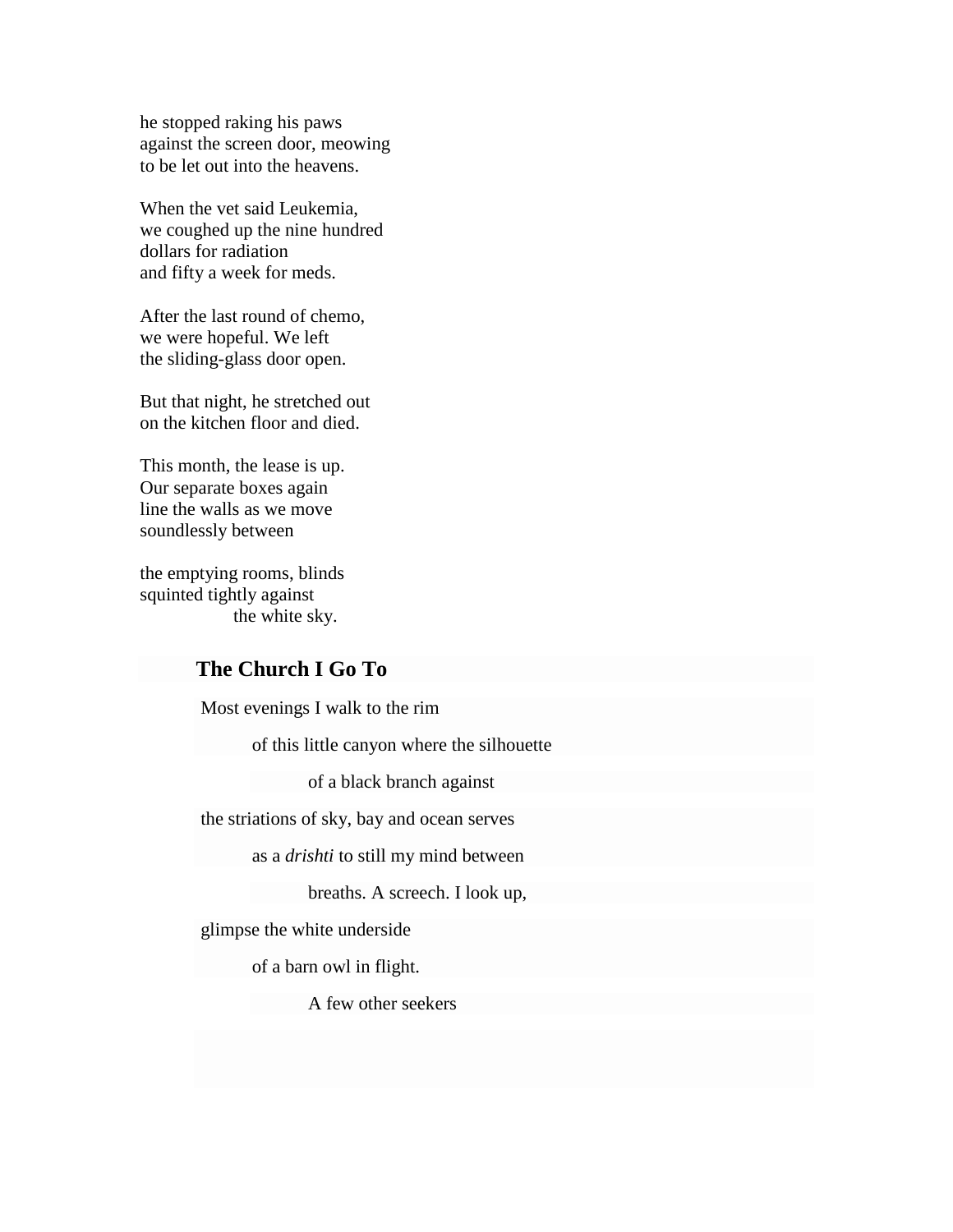wander the grounds outside this chapel,

some alone, some pulled

along by the noses of dogs,

like this woman in gray sweats, limbs

heavy, head down as the Rottweiler

leads her along the rock-lined path.

I know a guy who says *no more poems*

*about nature. The birds and trees*

*don't need anymore words*.

He's right, of course. This box-elder,

lit by the last stroke of sun, coins

its own money, tithes

its fallen leaves to the earth.

And that shrieking owl,

now ensconced in its branches

won't be made more glorious

by these few lines, scribbled

across a darkening page.

#### **The High Dive**

My husband let me sleep in this morning. He fed the baby and made me tea when I got up. There was a vase of sunflowers and a birthday card on the coffee table. When I opened the sliding glass door, I saw the frost on the golf course. I can't remember the last time I saw grass frosted over. My mother used to call me every year on this day, remind me that she had to scrape the ice off the windshield before she drove herself to the hospital. She said *You were born on the coldest day of the year*. In the hot tub, I promised my husband I'd get my office organized. He vowed to quit smoking again in the new year. After a walk by the bay, we had lunch at the High Dive, a beer joint where, in my old life, I had too many bad dates, where once a friend I'd known for fifteen years uttered a sentence that felt like cold wind blowing through a rotten tooth. But the High Dive was on the way home, so we stopped and ordered sandwiches. The baby was whiny and the husband was grumpy because the food was taking so long. Everyone in the bar was younger than us by ten years at least, and probably wondering what we were doing there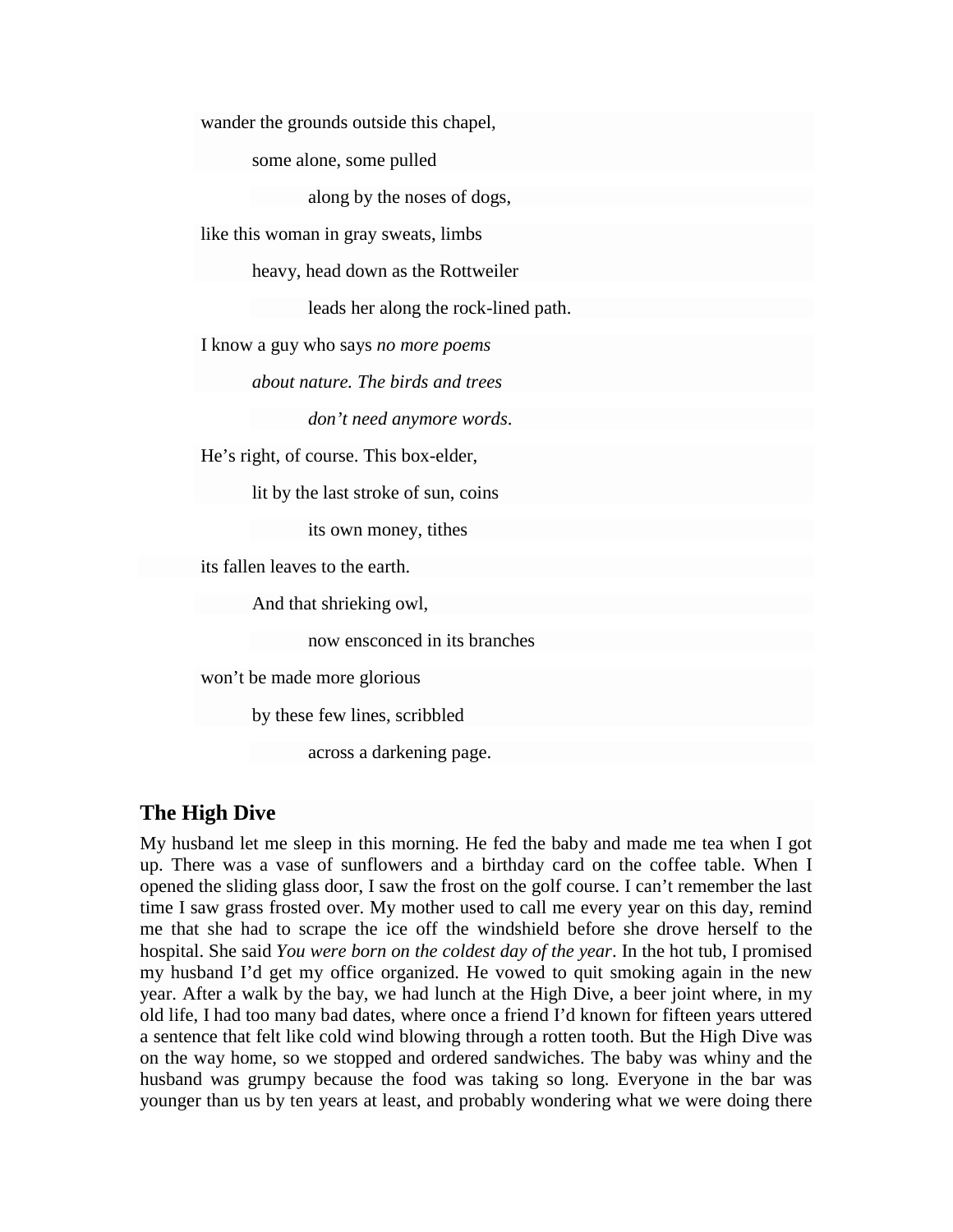with a crying baby. But then he lifted her from the high chair and held her against his chest, this child who came to us in my forty-fourth year. The light was streaming through the window behind us, dust motes lit up like little stars. I pulled out my phone and took a picture, and in another moment she erupted again. When the food finally arrived, we appeased her with French fries, but she was tired, so we ate fast, took half of our lunch to go, all the young drinkers gazing into the golden pints in front of them, probably happy we were going, probably praising their good fortune that they were not us.

#### **Elegy For Amy Fullerton**

I'll start with a confession: I hated you. In your zip-around jeans and knee-high moccasins,

your Def Leppard t-shirt cut into a fringed halter top. Hated the way you loitered in the parking lot

of the defunct Fed Mart, waiting for the dropouts with cars. It was rumored that you could suck

a long white cigarette down to the filter in one drag. I admit it: I gossiped about you, recited

the verses of insulting limericks in hallways and bathrooms. I knew there were those above me, the preppy girls

and the wrestlerettes. I curled my hair under, wore it over my face. You flipped yours up and feathered it back like you didn't give a shit.

How was I to know that we could have shared the same pink childhood, the bedroom with its crowd of stuffed animals

and dolls whose eyes never moved when the light from the door fell over the white bedspread, and the man let himself in?

I wonder what might have been different if I had understood that we were the same. May you rest in peace, Amy Fullerton,